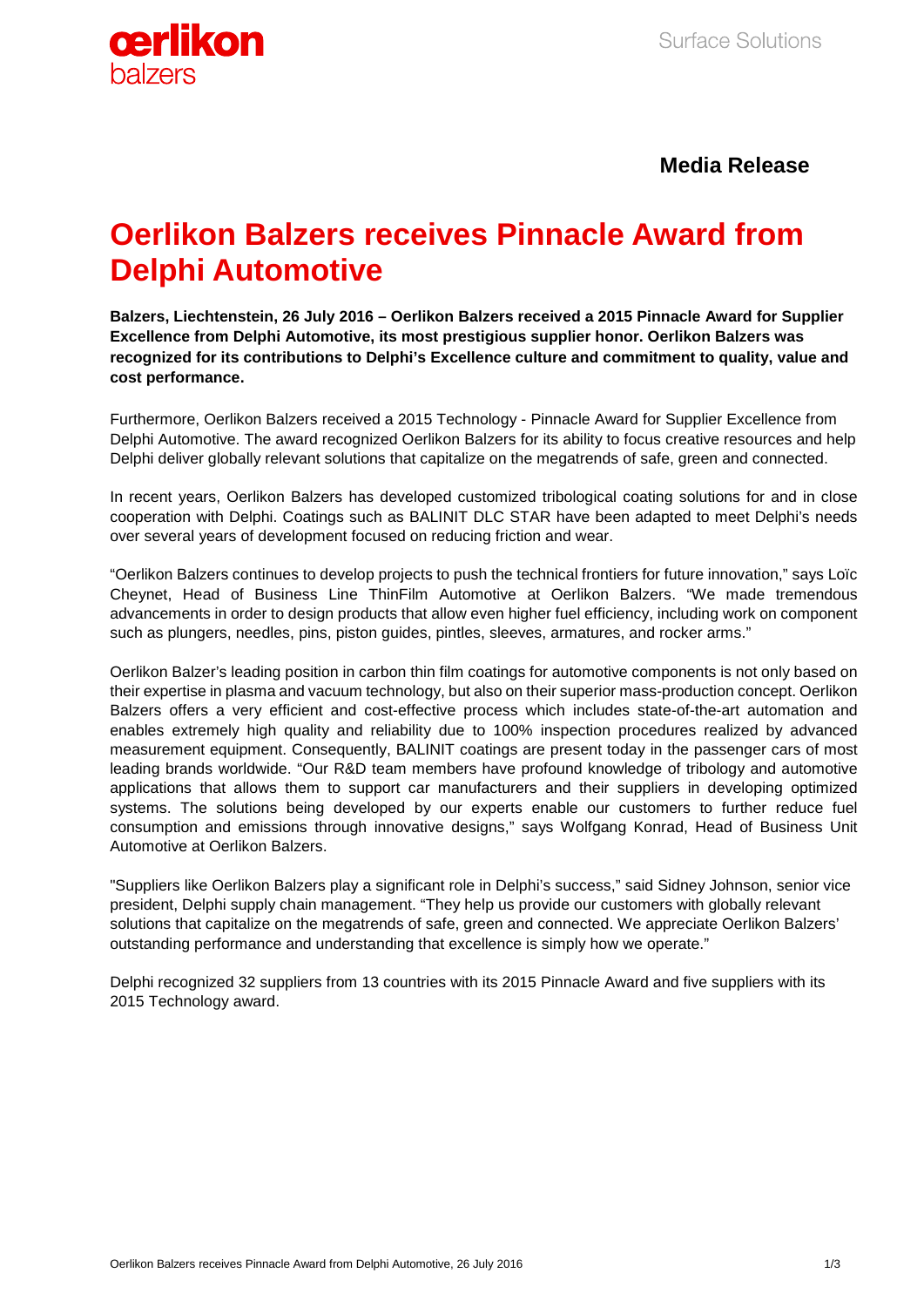



from left to right:

Ms. Nichole Felton, Category Director, Mechanical Value Stream, and Ms. Lucie Navarre, Global Purchasing Director Diesel and Powertrain EMEA, both from Delphi Automotive, hand over the two Pinnacle Awards to Mr. Bernd Moll, Global Key Account Manager, and Dr Joerg Jorzick, Head of Global Sales Automotive, from Oerlikon Balzers.

### **For further information please contact:**

Alessandra Doëll Head of Communications, Oerlikon Balzers T +423 388 7500 F +423 388 5419 alessandra.doell@oerlikon.com [www.oerlikon.com/balzers](http://www.oerlikon.com/balzers)

#### **About Oerlikon Balzers**

Oerlikon Balzers is one of the world's leading suppliers of surface technologies that significantly improve the performance and durability of precision components as well as tools for the metal and plastics processing industries. Extremely thin and exceptionally hard coatings, marketed under the BALINIT and BALIQ brand names, reduce friction and wear. The BALITHERM brand opens up a broad range of heat treatment services, whereas BALTONE comprises coatings that are available in a full range of elegant colours, perfectly suited for decorative applications. Under the technology brand ePD, the company develops integrated services and solutions for the metallization of plastic parts with chrome effects. Worldwide, more than 1'100 coating systems are in operation at Oerlikon Balzers facilities and its customers. Equipment engineering and assembly of Balzers' machines are headquartered in Liechtenstein. Oerlikon Balzers operates a dynamically growing network of currently 108 coating centres in 35 countries in Europe, the Americas and Asia. Oerlikon Balzers is – together with Oerlikon Metco - part of the Surface Solutions Segment of the Switzerlandbased Oerlikon Group (SIX: OERL).

### **About the Surface Solutions Segment**

The Surface Solutions Segment of the Oerlikon Group includes the two brands Oerlikon Balzers and Oerlikon Metco. **Oerlikon Balzers** is one of the world's leading suppliers of surface technologies that significantly improve the performance and durability of precision components as well as tools for the metal and plastics processing industries. Extremely thin and exceptionally hard coatings, marketed under the BALINIT and BALIQ brand names, reduce friction and wear. The BALITHERM brand opens up a broad range of heat treatment services, whereas BALTONE comprises coatings that are available in a full range of elegant colours, perfectly suited for decorative applications. Under the technology brand ePD, the company develops integrated services and solutions for the metallization of plastic parts with chrome effects. Worldwide, more than 1'100 coating systems are in operation at Oerlikon Balzers facilities and its customers. Equipment engineering and assembly of Balzers' machines are headquartered in Liechtenstein. **Oerlikon Metco** enhances surfaces with coating solutions and equipment. Customers benefit from a uniquely broad range of surface technologies, coating solutions, equipment, materials, services, and specialized machining services and components. The innovative solutions improve performance and increase efficiency and reliability. As innovation leader, Oerlikon Metco is forging new paths with materials for additive manufacturing (AM). Oerlikon Metco serves industries such as power generation, aviation, automotive, and other specialized markets. The **Surface Solutions Segment**